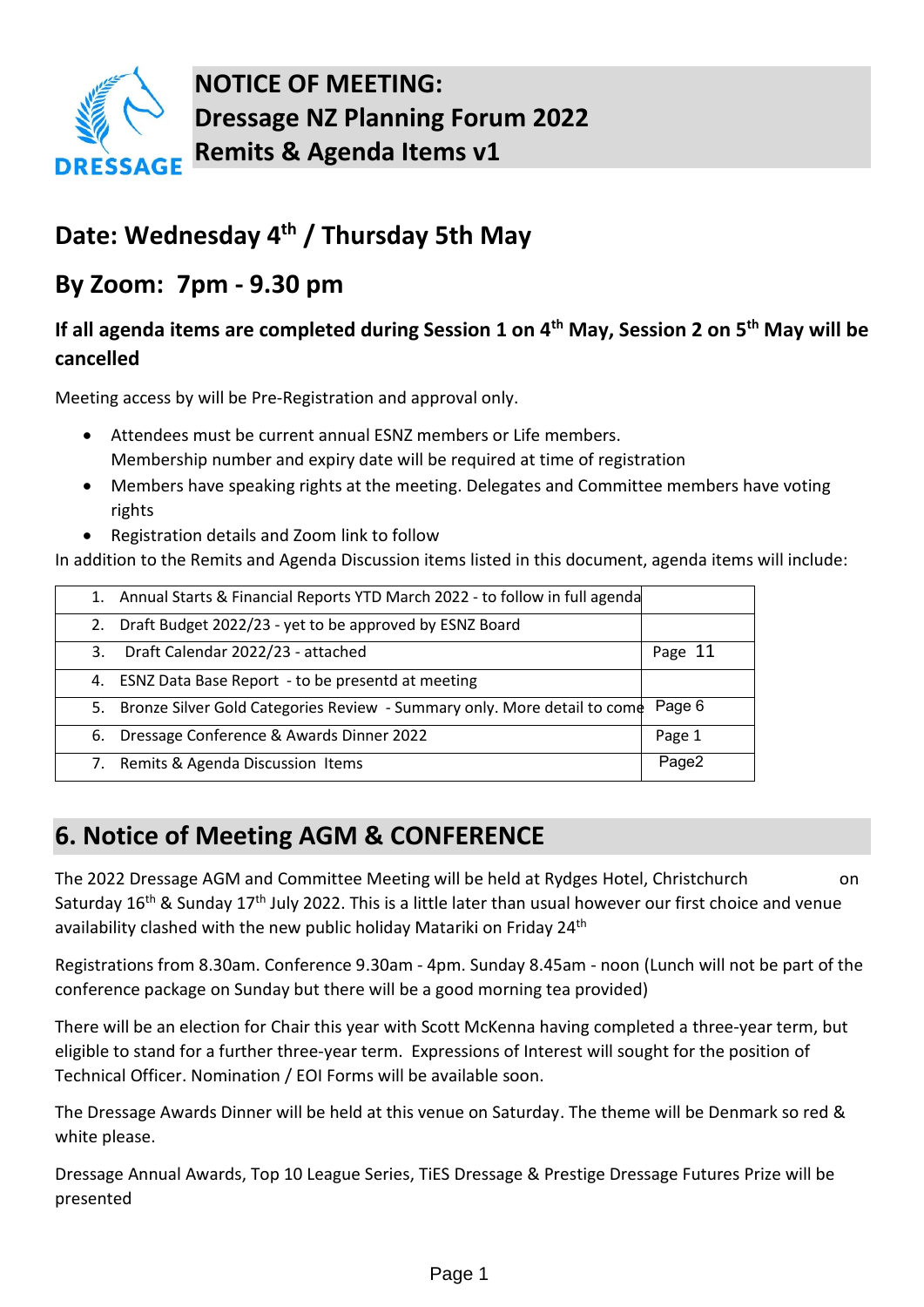## **7. REMITS**

## **Remit 1**

## **Re: Jackets / Tailcoats**

**Submitted by:** Anna Gale / SI Riders Rep **Seconded by:** Sonja Swale / Member

**CURRENT RULE /ARTICLE NUMBER : 479 Amendment** 

**Training Events (TE) & Local Events (LE) (all levels graded & non-graded)**

**Jackets**

**Riding jackets are optional at Training & Local Events at all levels.**

**Tailcoats are permitted at levels Advanced to Grand Prix.**

#### **RATIONALE**:

In the current rules, the use of tail coats is only mentioned for Regional Events and National Championships. 'Jackets' is the term referenced for local events and training events. This remit is proposed to ensure that there is no misinterpretation, and to allow for the use of tail coats at all types of competition, at the competitors discretion, without penalties for incorrect dress being awarded.

### **Passed/Failed**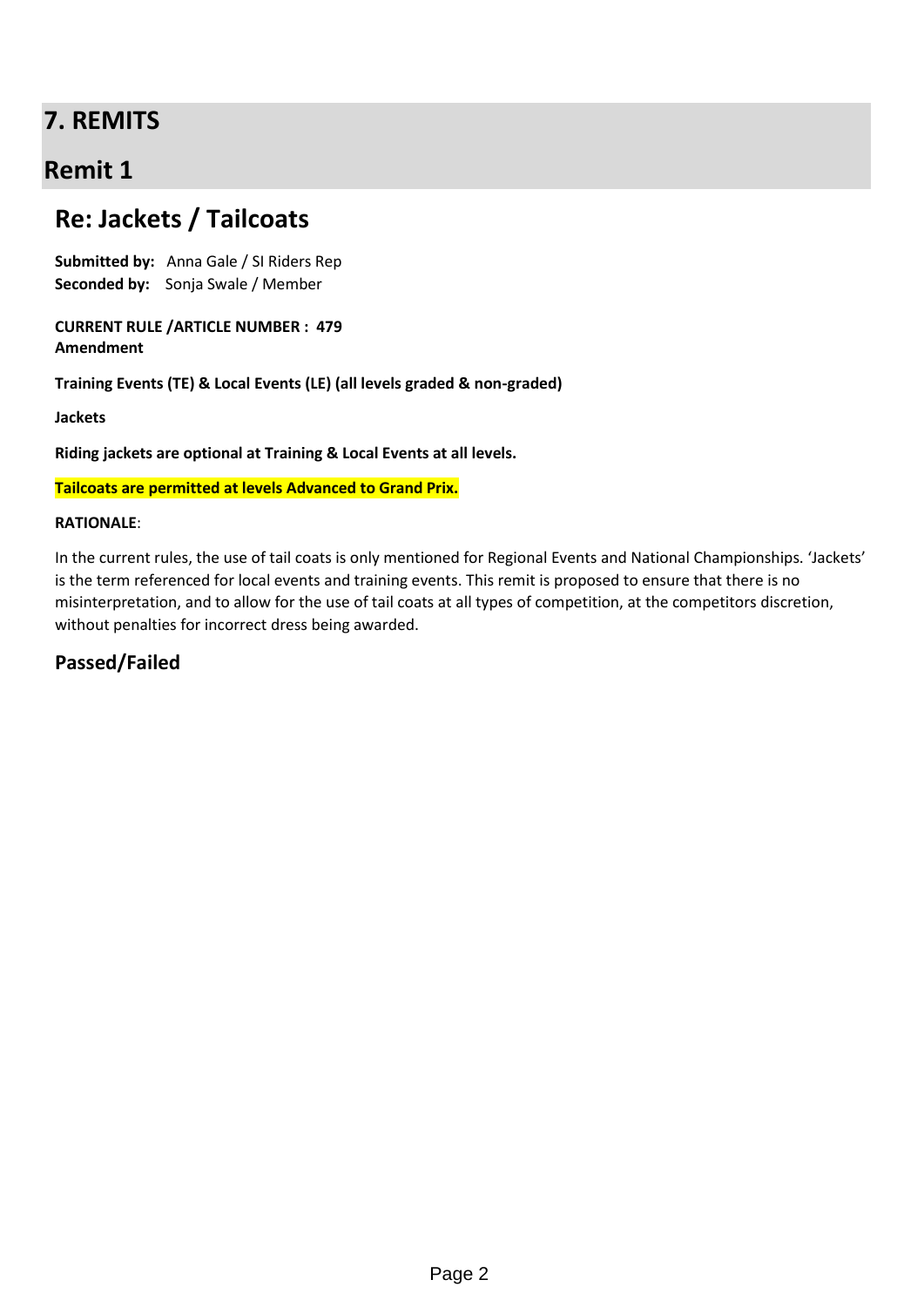## **Remit 2**

## **Re: Judges**

**Submitted by:** Belle Clark **Seconded by:** Catriona MacFarlane

#### **CURRENT RULE/ARTICLE NUMBER : Article 440 – Eligibility, Duties and Responsibilities of Judges**

**Add**

**REMIT:** 

**4.5** A judge is not required to declare a conflict of interest at local and training (L&T) events.

#### **RATIONALE:**

Remote regions struggle to get judges who don't also coaches.

Difficult to allocate judges at local and training events with small entries and small judges pool. Cost is prohibitive to get judges from outside of the area for such small events.

Coaches may be reluctant to become judges. This affects the ability to get judges in smaller regions.

Riders will be reluctant to get coaching if trainer is also a judge and this affects their ability to ride in L&T events.

We should be encouraging judges to impart their knowledge as coaches in their locality – not discouraging this.

If Article 440 4.1 & 4.2 is going to apply for L&T events then judges must declare any coaching conducted with competing riders within the previous 3 three weeks only.

### **Passed/Failed**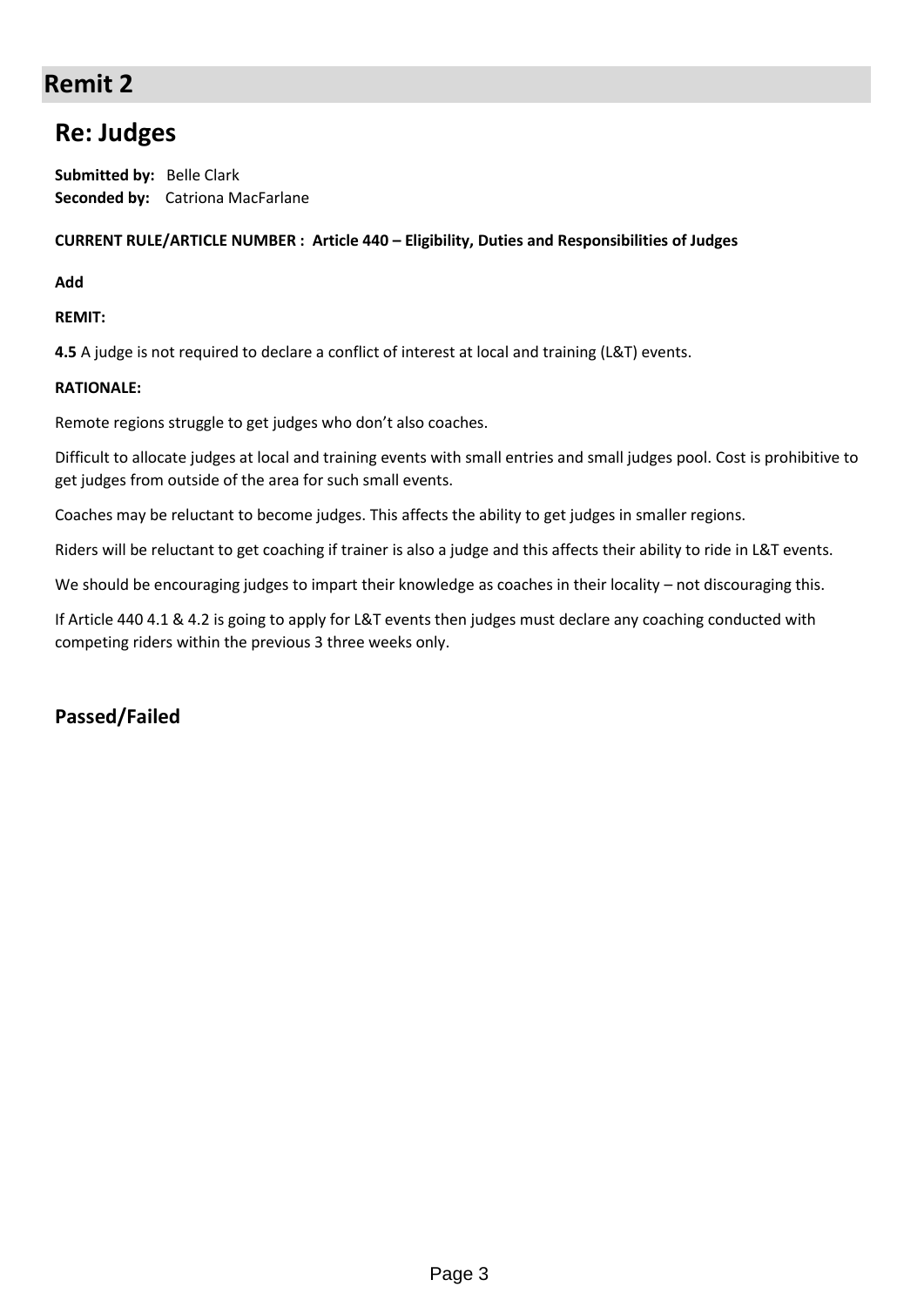### **Rule Review: For Discussion**

### **3. Review Rule Re Outside Assistance Around Arena**

It was agreed at the 2021 AGM that the outside assistance rule be reviewed specifically in respect it being permissible for horses to be led around the space outside the arena prior to the judge bell being rung

The review to be based around Health & Safety

The rule was amended as below

#### *Art 451.2.5 Unauthorised / Outside Assistance*

*If necessary, a horse may be assisted in the area directly around the arena by a single handler on foot who may not have physical contact with the horse or the equipment, but once the Judge's bell has been sounded any further assistance will be considered unauthorised / outside assistance.*

#### **Feedback from Stewards & Judges**

1. *We feel there is a safety issue with some very unpredictable spooked horses and riders in very small spaces. Feel familiarisation is the time for any help which is easier to control. Once the rider has presented around arena then it is up to judge to control.*

2. *Isn't this why we have Familiarisation?*

3. *On a number of occasions I have seen horses reluctant to go around the arena. Generally the rider sorts it and its all good.*

4. *If there is a rule stating a horse may be accompanied around the arena, then I'm sure nervous riders on nervous horses will take full advantage of it. If you have 3 arenas running side by side and 2 extra helpers in the mix it raises safety concerns. The helpers are leaving while other horses are coming and going!*

5. *I would suggest the rule be amended to say something like ..... under certain or unusual circumstances permission may be granted by the Judge at C for a helper to accompany the horse until the bell rings. The helper must then leave the area immediately by the safest route.*

6. *It would be at the Judges discretion. At the end of the day it's the Judges field of play!*

7. *I have been in the situation of assisting a rider/horse around the arena and getting out of the area has been of concern. Familiarisation is for getting around prior to see any problems. So agree with what has been stated.*

8. *I have not any problems with horses going around the arenas that weren't solved at familiarisation*

#### **Other Feedback**

Is consistent with points 5 & 6

*That the judge is in control of the space around the arena once the combination enters that space and in unexpected circumstances which may occur for that combination which cause a resistance that the judge at their discretion permit assistance* 

#### **Note"Associated Rule 451 1.17**

#### **Resistance:**

*Any resistance which prevents the continuation of the test longer than 20 seconds will result in elimination. However resistance that may endanger the athlete, horse, officials or the public will result in elimination for safety reasons earlier than within 20 seconds.* 

*This also applies to any resistance before entering the dressage arena or when leaving the arena*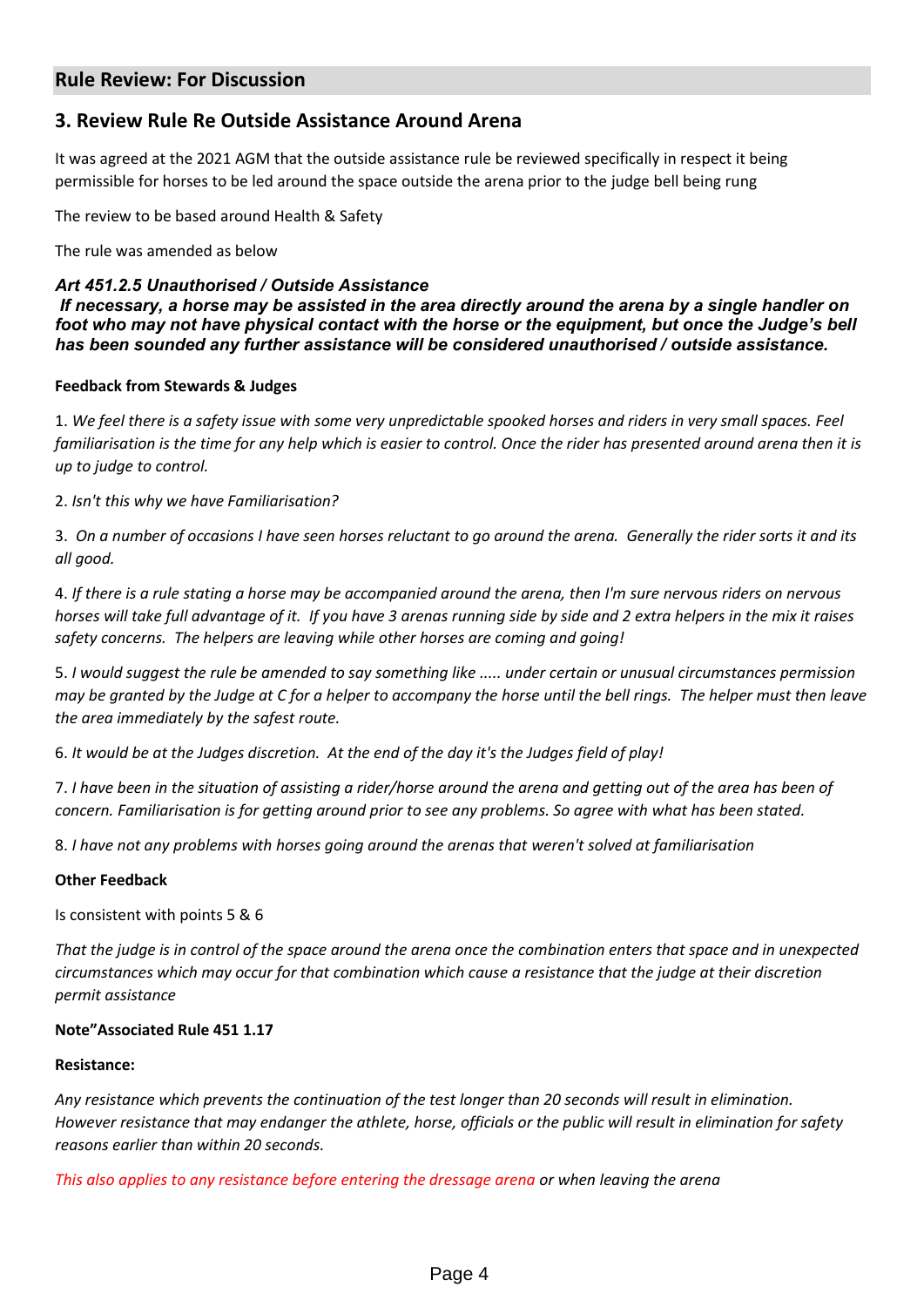### **Code of Conduct : For Discussion**

Nelson Dressage & SCNO Dressage request that this topic/proposal be added to the agenda of the 2022 Dressage NZ Planning forum:

### **TOPIC:** Abuse of Officials

### **Proposal and / or Rationale for Forum Discussion:**

With a strong commitment and focus on the "Change the Rein" campaign, we would like to focus discussion on the pillar of "rein in rubbish behaviour".

Passive-Aggressive behaviour by people in our sport, especially hiding behind a key-board, threatens to undermine the goodwill of our volunteer officials

We need to find a way to encourage more officials to speak up when they have been verbally abused, spoken to inappropriately or been sent inappropriate messages/emails etc.

**Suzanne Inglis** - Over the last 10 years I have been involved at Nelson Dressage I have personally witnessed at least 6 judges being spoken to aggressively or inappropriately to buy riders/trainers, and in every instance the judge did not want to take the matter further, no action was taken, and I know several of these riders have then gone on to do the same thing to other judges, this needs to stop.

While we have the policies in place to deal with this, it would seem most officials don't want to report it and we need to find a way to encourage more of them to speak up, and not reward bad behaviour by doing nothing.

There are already policies in place to deal with protests/complaints, and rider need to follow correct procedures should they have an issue with an official. Judges are more than happy to talk to riders about any marks or comments on their papers, but it must be done in a respectful manner

We expect high standards of judging, we all strive for that, and every judge is constantly striving to give a fair and honest assessment. Fear of abuse and ridicule will drive judges away, or at very least make them too cautious.

Obviously, this applies to anyone acting inappropriately towards any official, including other officials, spectators and associated parties to the riders.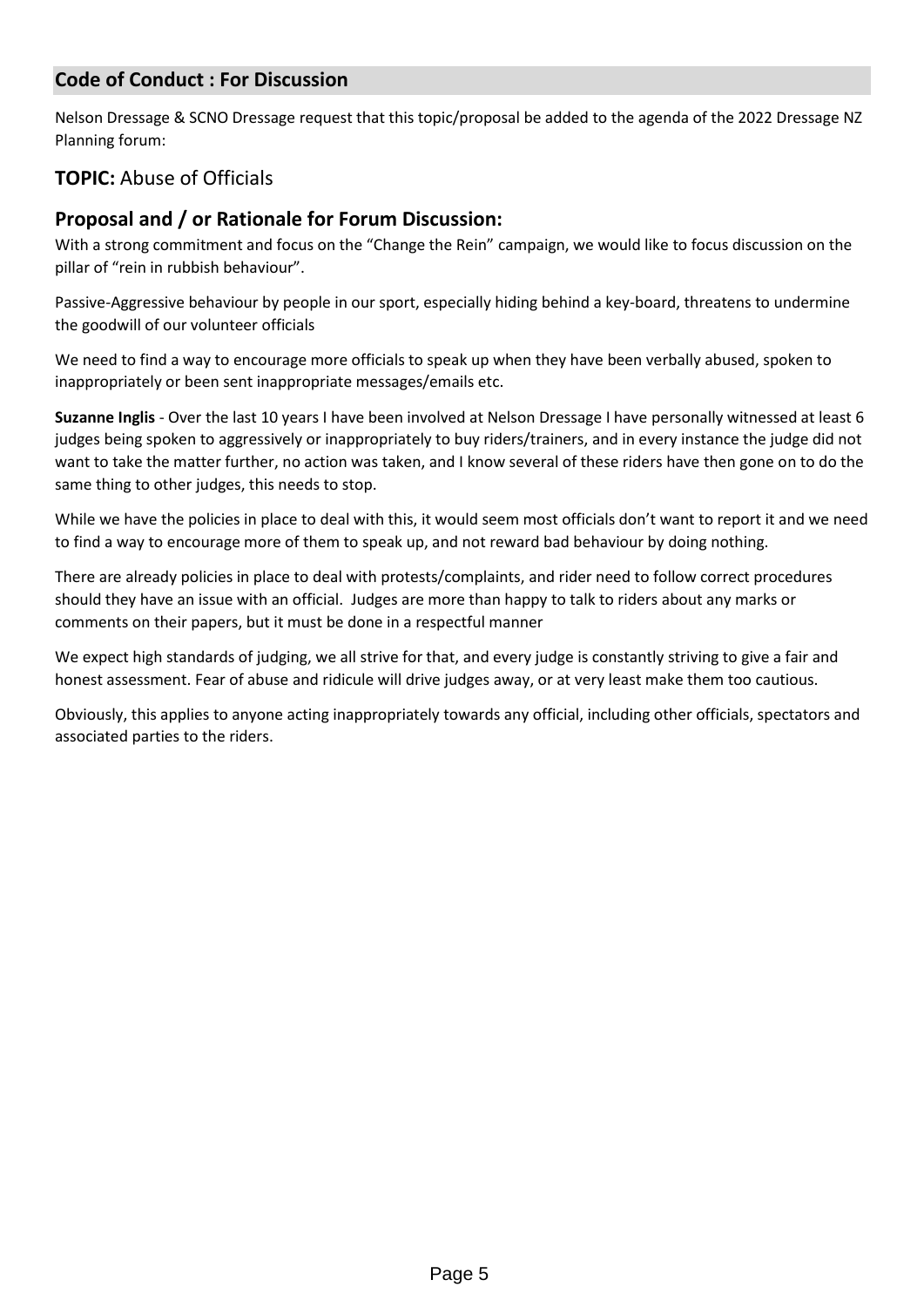## Q1 Did you compete at a show in the 2021/22 season that included the Bronze/Silver/Gold rider categories?

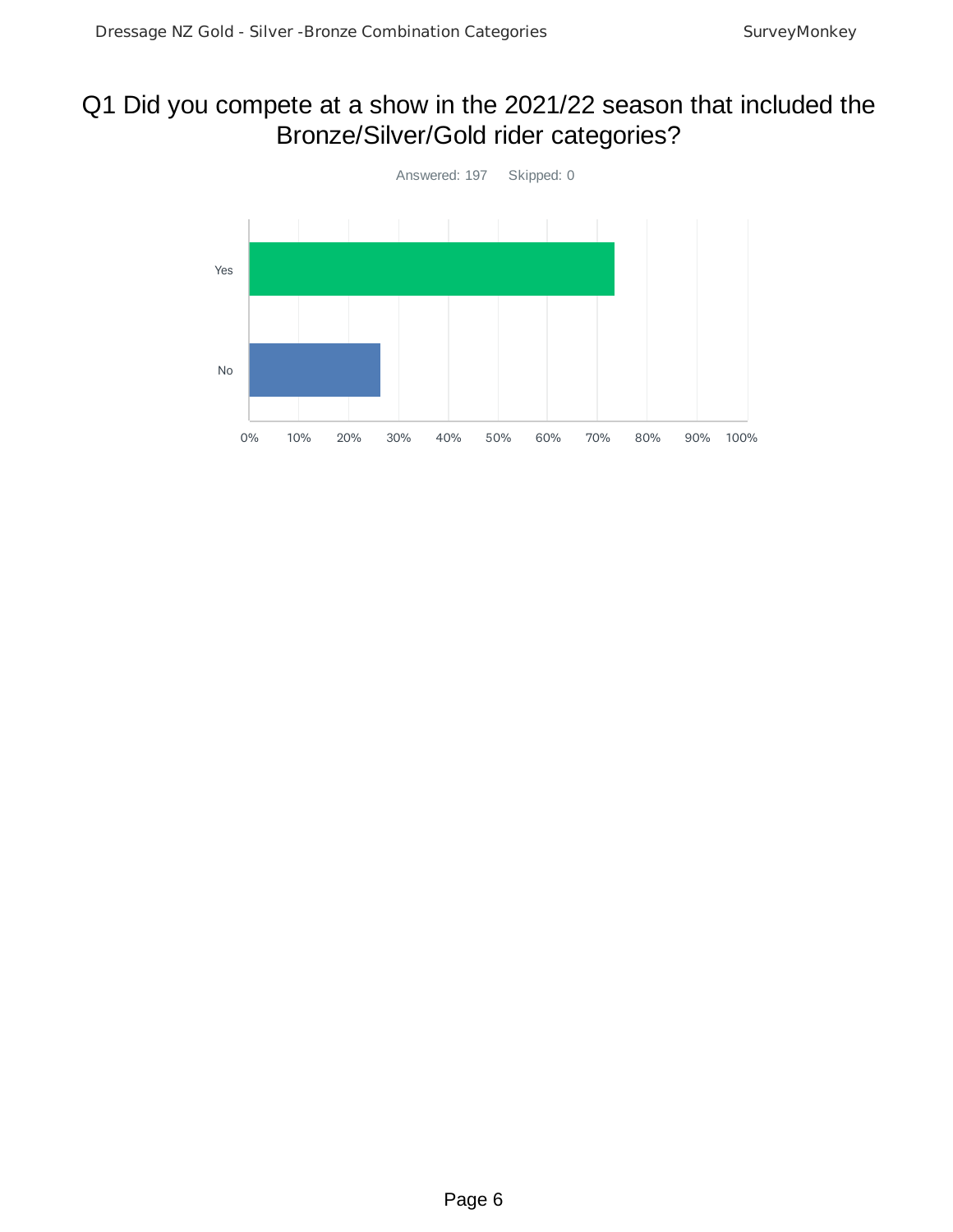



| <b>ANSWER CHOICES</b>     | <b>RESPONSES</b> |     |
|---------------------------|------------------|-----|
| Premier League / Regional | 76.14%           | 134 |
| Local                     | 19.32%           | 34  |
| Training                  | 4.55%            | 8   |
| <b>TOTAL</b>              |                  | 176 |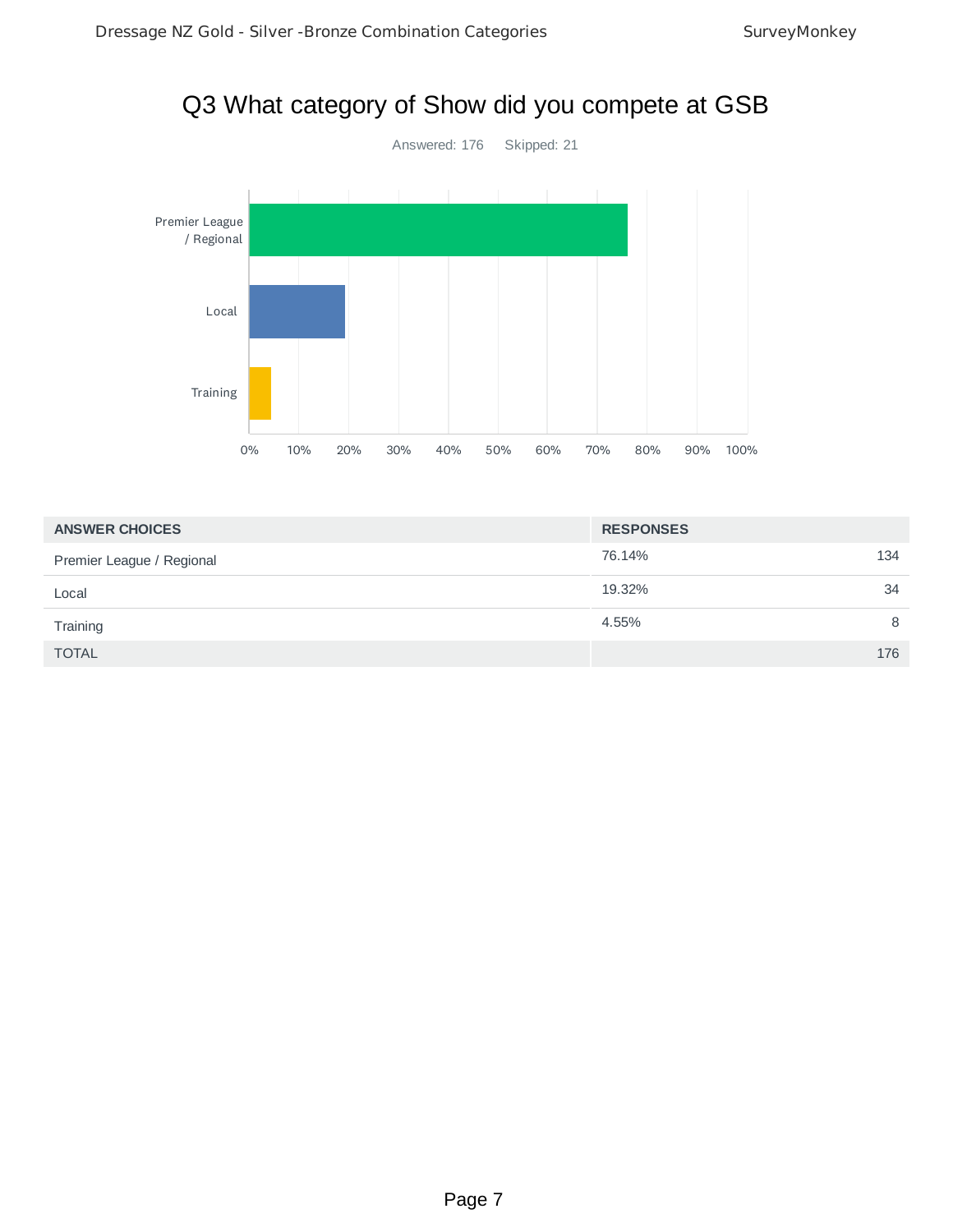## Q4 Do you find it easy to figure out which category you were eligible to compete in?



| <b>ANSWER CHOICES</b> | <b>RESPONSES</b> |
|-----------------------|------------------|
| Yes                   | 75.27%<br>140    |
| <b>No</b>             | 24.73%<br>46     |
| <b>TOTAL</b>          | 186              |
|                       |                  |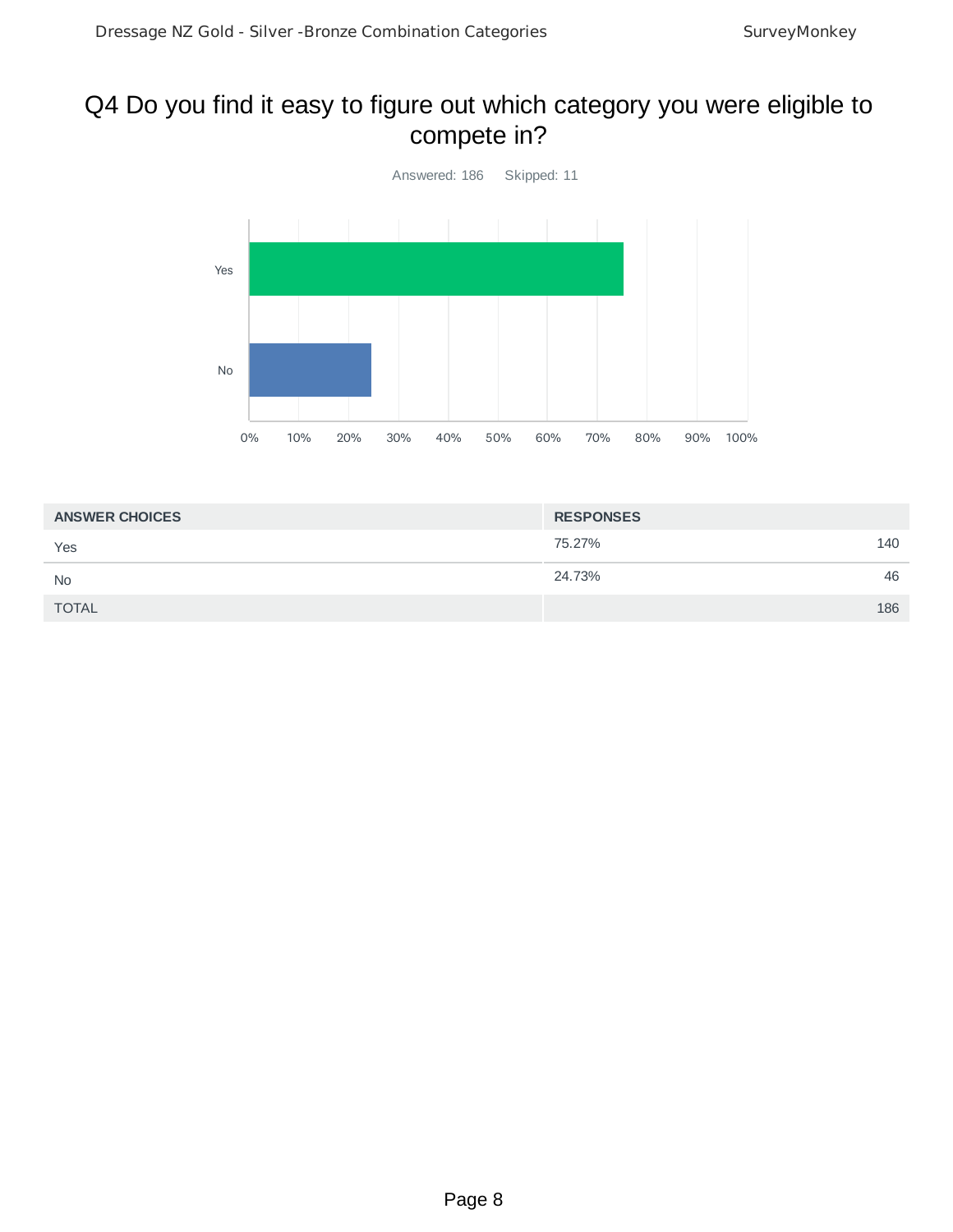## Q5 Do you prefer the Bronze/Silver/Gold system to the previous rider categories of Open and Amateur?



| <b>ANSWER CHOICES</b> | <b>RESPONSES</b> |
|-----------------------|------------------|
| Yes                   | 93<br>48.95%     |
| <b>No</b>             | 27.37%<br>52     |
| Unsure                | 45<br>23.68%     |
| <b>TOTAL</b>          | 190              |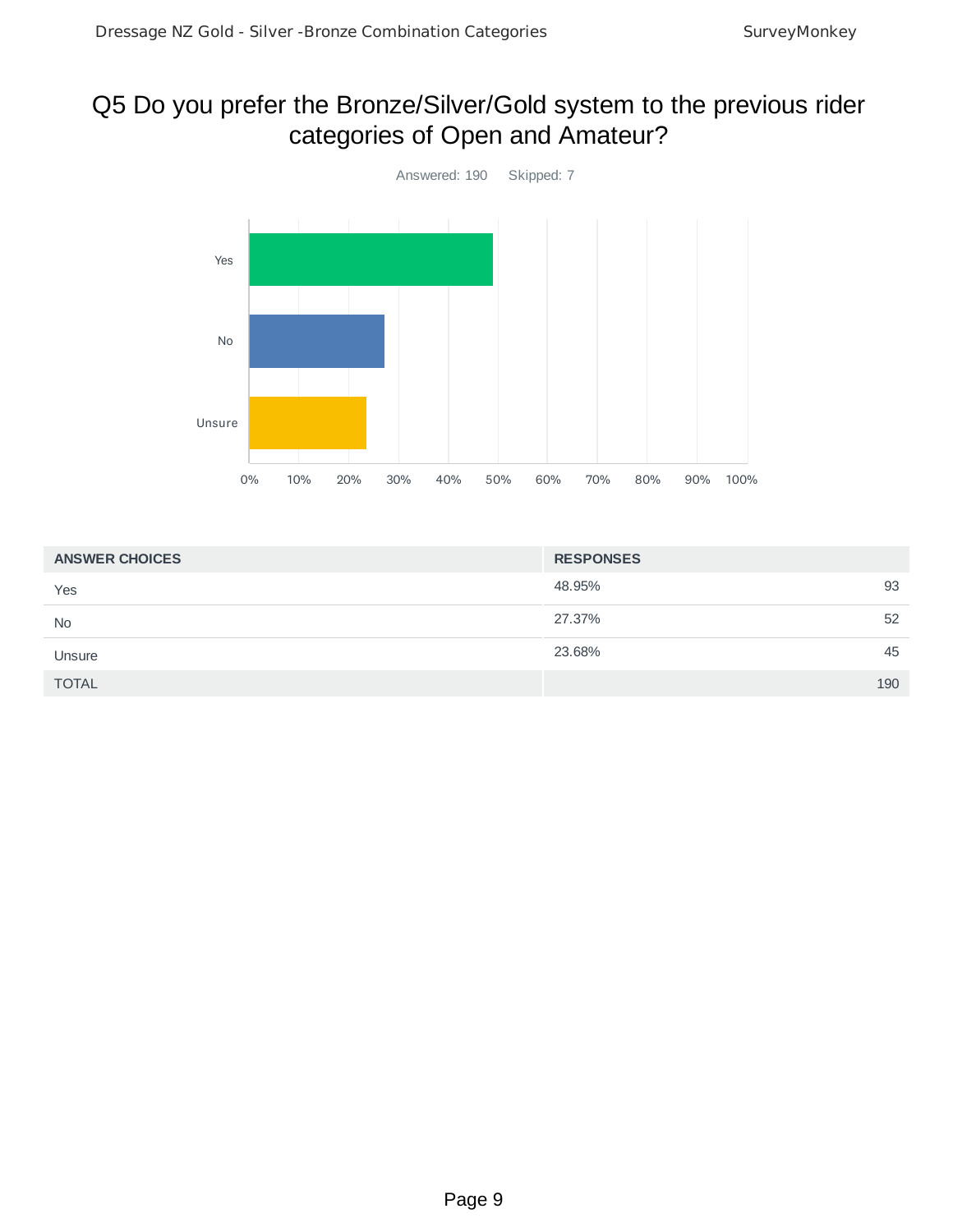## Q7 In the new Bronze/Silver/Gold System, do you think the current criteria for eligibility for each level is fair? Y/N



| <b>ANSWER CHOICES</b> | <b>RESPONSES</b> |
|-----------------------|------------------|
| Yes                   | 99<br>50.77%     |
| <b>No</b>             | 27.18%<br>53     |
| Unsure                | 22.05%<br>43     |
| <b>TOTAL</b>          | 195              |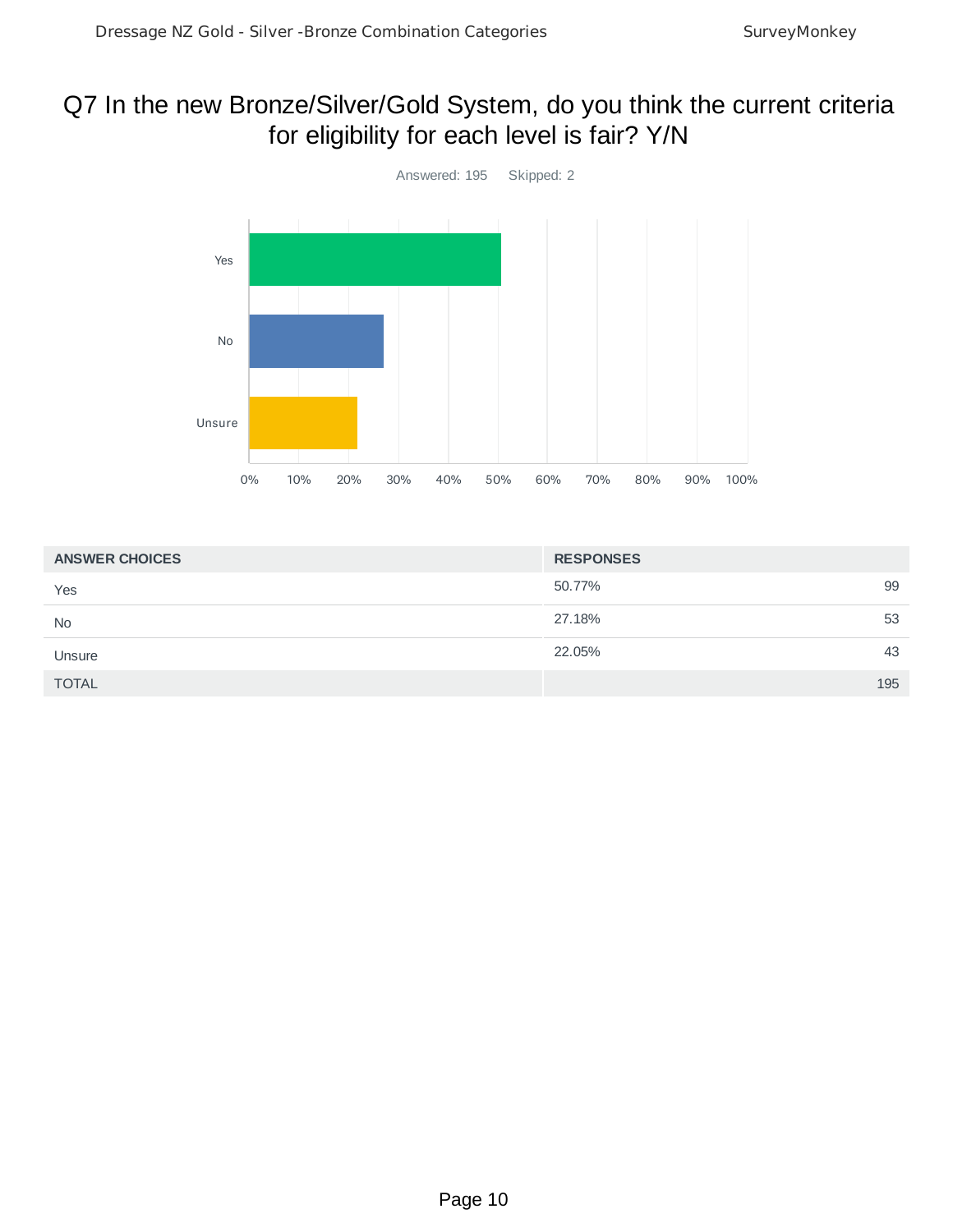### **Premier League Events 2022-2023**

| <b>Date</b>   | <b>Organising Committee</b>  | lEvent Name*                                                  | <b>Event Category</b> | Para      | Pony<br><b>Classes</b> | Pony Levels                                |
|---------------|------------------------------|---------------------------------------------------------------|-----------------------|-----------|------------------------|--------------------------------------------|
| Sep-22        |                              |                                                               |                       |           |                        |                                            |
| 24/25         | South Canterbury/North Otago | SCNO Dressage Premier League and Championship Show            | Premier League        | No        | Yes                    | Preliminary, Novice                        |
| Oct-22        |                              |                                                               |                       |           |                        |                                            |
| 8/9           | <b>Central Districts</b>     | Central Districts Premier League Show                         | Premier League        | Yes       | Yes                    | Preliminary, Novice,<br>Elementary         |
| 22/23         | Marlborough                  | Dressage Marlborough                                          | Premier League        | <b>No</b> | Yes                    | Preliminary, Novice                        |
| 22/24         | Bay of Plenty                | <b>BOP Regional Championships</b>                             | <b>Premier League</b> | Yes       | N <sub>o</sub>         |                                            |
| 29/30         | Nelson                       | <b>Richmond Roast House Summer Series</b>                     | Premier League        | Yes       | Yes                    | Preliminary, Novice,<br>Elementary, Medium |
| 29/30         | Wellington                   | Dressage Wellington Championships                             | Premier League        | Yes       | Yes                    | Preliminary, Novice,<br>Elementary         |
| <b>Nov-22</b> |                              |                                                               |                       |           |                        |                                            |
| 12/13         | Northern Hawkes Bay          | <b>NHB Premier League</b>                                     | <b>Premier League</b> | Yes       | Yes                    | Preliminary, Novice,<br>Elementary         |
| 12/13         | Otago                        | Dressage Otago Premier League Championship Show               | <b>Premier League</b> | No        | Yes                    | Preliminary, Novice                        |
| 19/20         | Gisborne                     | Gisborne Dressage Premier League Championship Show            | Premier League        | <b>No</b> | Yes                    | Preliminary, Novice                        |
| 24            | Dressage NZ                  | World Dressage Challenge                                      | National              | <b>No</b> | No                     |                                            |
| 24/27         | Dressage NZ                  | Dressage NZ Nationals                                         | National              | Yes       | No                     |                                            |
| Dec-22        |                              |                                                               |                       |           |                        |                                            |
| 3/4           | Southern Hawkes Bay          | <b>SHB Premier League Event</b>                               | Premier League        | No        | Yes                    | Preliminary, Novice                        |
| 3/4           | Southland                    | <b>Dressage Southland PL Show</b>                             | Premier League        | Yes       | Yes                    | Preliminary, Novice                        |
| 10/11         | Canterbury                   | Canterbury Dressage Championships                             | <b>Premier League</b> | Yes       | Yes                    | Preliminary, Novice,<br>Elementary, Medium |
| 10/11         | Waitemata                    | Dressage Waitemata Premier League Event 10-11 December 2022   | <b>Premier League</b> | <b>No</b> | Yes                    | Preliminary, Novice,<br>Elementary         |
| 17/18         | Taihape                      | Taihape Dressage Christmas Championships                      | <b>Premier League</b> | No        | <b>No</b>              |                                            |
| $Jan-23$      |                              |                                                               |                       |           |                        |                                            |
| 14/15         | Taranaki                     | Taranaki Premier                                              | Premier League        | No        | Yes                    | Preliminary, Novice                        |
| 20/22         | Auckland-Manukau             | Auckland Manukau PL Champs                                    | <b>Premier League</b> | Yes       | <b>No</b>              | Preliminary, Novice,<br>Elementary, Medium |
| 21/22         | Wairarapa                    | Dressage Wairarapa Premier League Event                       | Premier League        | Yes       |                        |                                            |
| 28/29         | Ashburton                    | <b>Ashburton Premier League</b>                               | Premier League        |           |                        |                                            |
| Feb-23        |                              |                                                               |                       |           |                        |                                            |
| 4/6           | Dressage NZ                  | South Island Dressage Championships                           | Premier League        | Yes       | Yes                    | Preliminary, Novice,<br>Elementary, Medium |
| 11/12         | Northland                    | Northland Premier League Championships                        | Premier League        | <b>No</b> | <b>No</b>              |                                            |
| 17/19         | Waikato                      | Dressage Waikato Premier League Festival - at Taupo (not WEC) | <b>Premier League</b> | Yes       | Yes                    | Preliminary, Novice,<br>Elementary, Medium |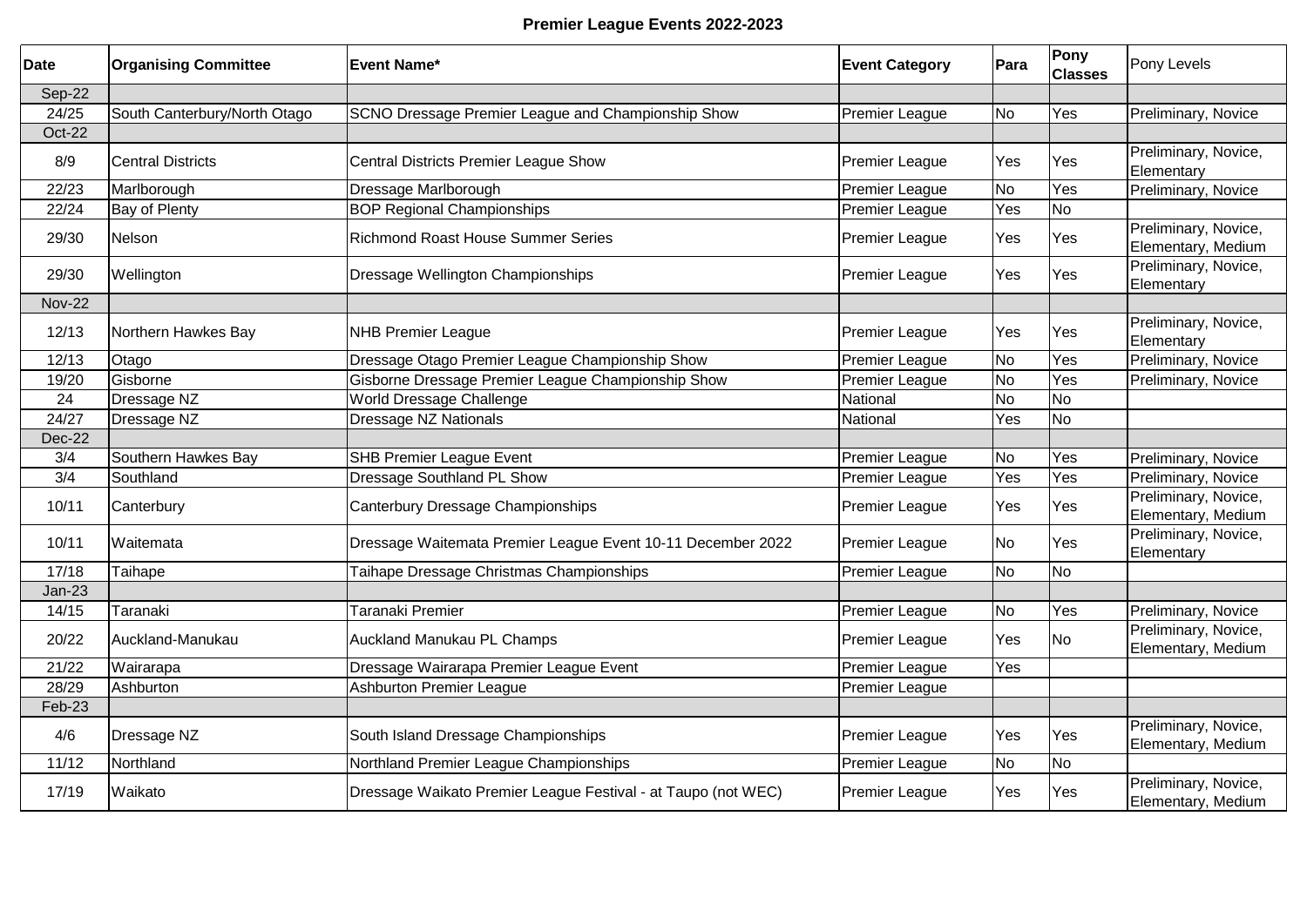| Date           | <b>Organising Committee</b>      | Event Name*                                               | <b>Event Category</b> | <b>Series</b>  | Para      | Pony Classes   Pony Levels |                                            |
|----------------|----------------------------------|-----------------------------------------------------------|-----------------------|----------------|-----------|----------------------------|--------------------------------------------|
| Aug-22         |                                  |                                                           |                       |                |           |                            |                                            |
| 6              | Otago                            | Dressage Otago Winter Non Graded Competition Day 1        | Training              |                | No        | Yes                        | Preliminary, Novice                        |
| $\overline{7}$ | Marlborough                      | Dressage Marlborough Winter Series #4                     | .ocal                 |                | Ю         | Yes                        | Preliminary, Novice                        |
| $\overline{7}$ | Waikato Equestrian Centre        | (Waikato) WEC Dressage Winter Series - Day 3              | Training              |                | Yes       |                            |                                            |
| $\overline{7}$ |                                  | <b>WEC Winter Series Day 3</b>                            | Training              |                | Yes       | Yes                        | Preliminary, Novice,<br>Elementary, Medium |
| 13/14          | Rotorua                          | Dressage Rotorua Winter Show                              | Local                 |                | Yes       | No                         |                                            |
| 14             | Northern Hawkes Bay              | <b>Training Day</b>                                       | Training              |                | No        | Yes                        | Preliminary, Novice,<br>Elementary         |
| 20             | Otago                            | Dressage Otago Winter Non Graded Competition Day 2        | Training              |                | No        | Yes                        | Preliminary, Novice                        |
| 21             | North Canterbury                 | North Canterbury Dressage                                 | .ocal                 |                | No        | Yes                        | Preliminary, Novice                        |
| 27/28          | South Canterbury/North Otago     | <b>SCNO Dressage Winter Show</b>                          | _ocal                 |                | No        | Yes                        | Preliminary, Novice                        |
|                |                                  |                                                           |                       |                |           |                            | Preliminary, Novice,                       |
| 28             | Auckland-Manukau                 | <b>Auckland Manukau</b>                                   | Training              |                | Yes       | Yes                        | Elementary, Medium                         |
| 28             | Nelson                           | <b>August Training Day</b>                                | Training              |                | No        | Yes                        | Preliminary, Novice                        |
|                |                                  |                                                           |                       |                |           | <b>No</b>                  | Preliminary, Novice,                       |
| 28             | Taupo                            | Taupo Ribbon Day                                          | Training              |                | No        |                            | Elementary, Medium                         |
| 28             | <b>Waikato Equestrian Centre</b> | WEC Dressage Club - Practice Dressage day                 | Training              |                | Yes       | <b>No</b>                  | Preliminary, Novice,<br>Elementary, Medium |
| 28/22          | Northern Equestrian Group        | <b>NEG August Day</b>                                     | .ocal                 |                | No        | <b>No</b>                  |                                            |
| Sep-22         |                                  |                                                           |                       |                |           |                            |                                            |
| 4              | Canterbury                       | Canterbury Dressage Spring Series Day 1                   | Local                 |                | Yes       | Yes                        | Preliminary, Novice,<br>Elementary, Medium |
| 4              | Gisborne                         | Gisborne Dressage Practice Day                            | Training              |                | No        | Yes                        | Preliminary, Novice                        |
| 4              | Waikato Equestrian Centre        | (Waikato) WEC Dressage Winter Series - Day 4              | Training              |                | Yes       |                            |                                            |
| 4              |                                  | WEC Winter Dressage Series - day 4                        | Training              |                | Yes       | Yes                        | Preliminary, Novice,<br>Elementary, Medium |
| 4              | Wairarapa                        | Dressage Wairarapa Spring Series #1                       | .ocal                 |                | Yes       |                            |                                            |
| 10/11          | Rotorua                          | Dressage Rotorua Spring Spectacular                       | .ocal                 |                | Yes       | No                         |                                            |
| 17/18          | Nelson                           | <b>Richmond Roast House Summer Series</b>                 | .ocal                 |                | <b>No</b> | Yes                        | Preliminary, Novice                        |
| 18             | Auckland-Manukau                 | Auckland Manukau Spring Series Day 1                      | _ocal                 |                | Yes       | Yes                        | Preliminary, Novice,<br>Elementary, Medium |
| 18             | Gisborne                         | Gisborne Dressage Spring Tournament                       | _ocal                 |                | No        | Yes                        | Preliminary, Novice                        |
| 18             | Morrinsville/Te Aroha            | MTDG Practice Day Day 1                                   | Training              |                | No        | No                         | Preliminary, Novice,<br>Elementary, Medium |
| 18             | North Canterbury                 | North Canterbury Dressage                                 | _ocal                 |                | <b>No</b> | Yes                        | Preliminary, Novice                        |
| 24/25          | Marlborough                      | Dressage Marlborough Summer series                        | .ocal                 |                | <b>No</b> | Yes                        | Preliminary, Novice                        |
| 24/25          | South Canterbury/North Otago     | <b>SCNO Dressage Premier League and Championship Show</b> | <b>Premier League</b> | Super 5, Zilco | <b>No</b> | Yes                        | <b>Preliminary, Novice</b>                 |
| 25             | Horowhenua                       | Horowhenua Tournament                                     | .ocal                 |                | No        | <b>No</b>                  |                                            |
| 25             | Northern Equestrian Group        | NEG Spring Series Day 1                                   | Training              |                | <b>No</b> | Ю                          |                                            |
| 25             | Waikato Equestrian Centre        | WEC Dressage Club - Practice Dressage day                 | Training              |                | Yes       | No                         | Preliminary, Novice,<br>Elementary, Medium |
| 25             | Wairarapa                        | Dressage Wairarapa Spring Series #2                       | Local                 |                | Yes       |                            |                                            |
| Oct-22         |                                  |                                                           |                       |                |           |                            |                                            |
| $\overline{2}$ | Canterbury                       | Canterbury Dressage Spring Series Day 2                   | Local                 |                | Yes       | Yes                        | Preliminary, Novice,<br>Elementary, Medium |
| 8/9            | <b>Central Districts</b>         | <b>Central Districts Premier League Show</b>              | <b>Premier League</b> | Super 5, Zilco | Yes       | Yes                        | Preliminary, Novice,<br>Elementary         |
| 8/9            | Otago                            | Dressage Otago Spring Local Event                         | .ocal                 |                | No        | Yes                        | Preliminary, Novice                        |
| 9              | Gisborne                         | Dressage @ Poverty Bay A&P Show                           | Local                 |                | No        | Yes                        | Preliminary, Novice                        |
| 9              | Taranaki                         | Taranaki Spring Fling                                     | Local                 |                | No        | No                         |                                            |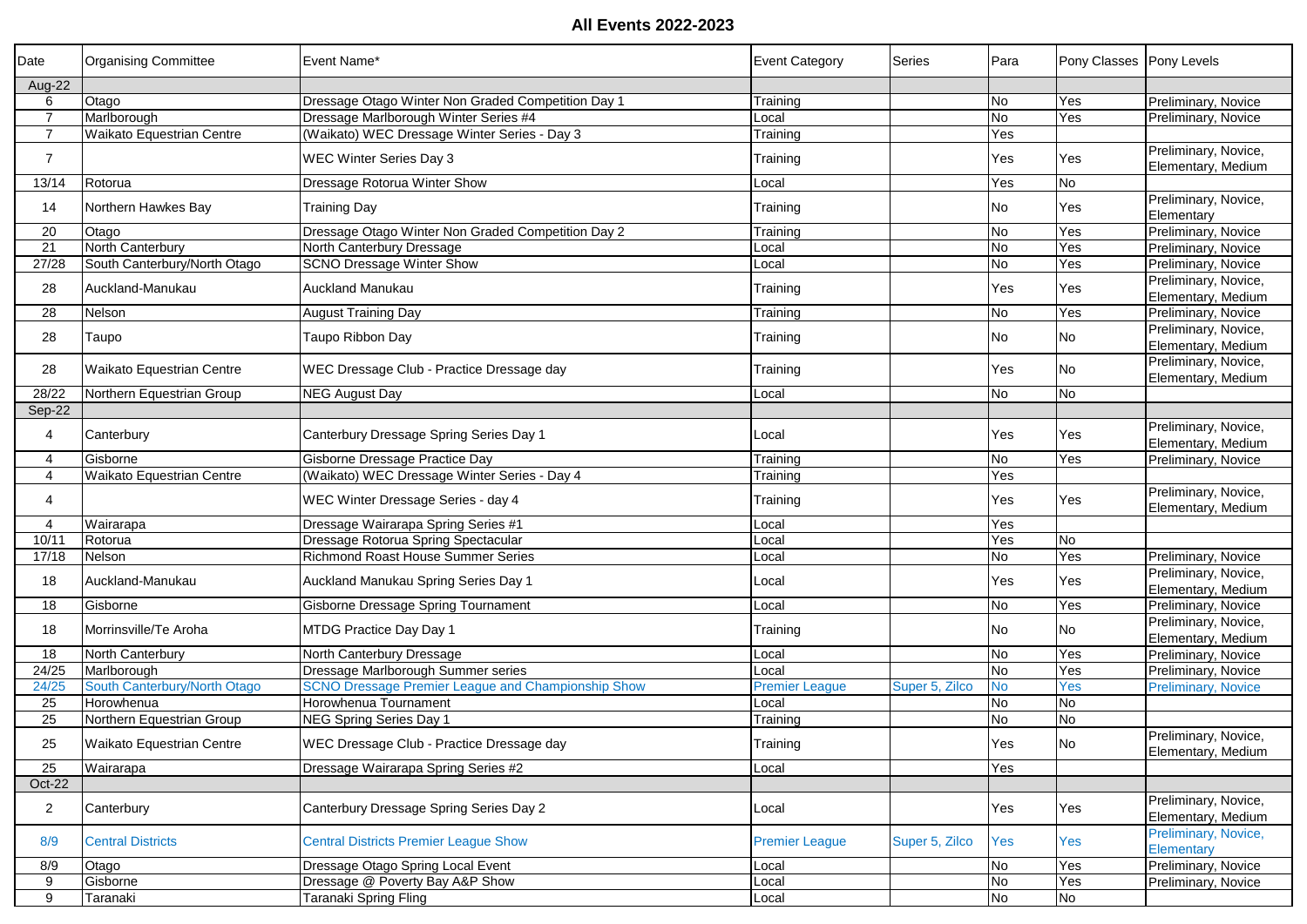| Date          | <b>Organising Committee</b> | Event Name*                                                 | Event Category        | Series         | Para      | Pony Classes   Pony Levels |                                                   |
|---------------|-----------------------------|-------------------------------------------------------------|-----------------------|----------------|-----------|----------------------------|---------------------------------------------------|
| 9             | Waitemata                   | Dressage Waitemata Local Day 9 October 2022                 | .ocal                 |                | Yes       | Yes                        | Preliminary, Novice                               |
| 16            | Auckland-Manukau            | Auckland Manukau Spring Series Day 2                        | _ocal                 |                | Yes       | Yes                        | Preliminary, Novice,                              |
|               |                             |                                                             |                       |                |           |                            | Elementary, Medium                                |
| 16            | Morrinsville/Te Aroha       | MTDG Practice Day Day 2                                     | Training              |                | No        | <b>No</b>                  | Preliminary, Novice,                              |
|               |                             |                                                             |                       |                |           |                            | Elementary, Medium                                |
| 16            | Waikato                     | Dressage Waikato - Spring series day 1                      | _ocal                 |                | Yes       | No                         |                                                   |
| 22/23         | Marlborough                 | <b>Dressage Marlborough</b>                                 | <b>Premier League</b> | Super 5, Zilco | <b>No</b> | Yes                        | <b>Preliminary, Novice</b>                        |
| 22/24         | <b>Bay of Plenty</b>        | <b>BOP Regional Championships</b>                           | <b>Premier League</b> | Super 5, Zilco | Yes       | <b>No</b>                  |                                                   |
| 29/30         | <b>Nelson</b>               | <b>Richmond Roast House Summer Series</b>                   | <b>Premier League</b> |                | Yes       | Yes                        | Preliminary, Novice,<br><b>Elementary, Medium</b> |
| 29/30         | Wellington                  | <b>Dressage Wellington Championships</b>                    | <b>Premier League</b> | Super 5, Zilco | Yes       | Yes                        | Preliminary, Novice,<br>Elementary                |
| 30            | Northern Equestrian Group   | NEG Spring Series Day 2                                     | .ocal                 |                | No        | No                         |                                                   |
| 30            | Waikato Equestrian Centre   | WEC Dressage Club - Practice Dressage day                   |                       |                | Yes       | No                         | Preliminary, Novice,                              |
|               |                             |                                                             | Training              |                |           |                            | Elementary, Medium                                |
| <b>Nov-22</b> |                             |                                                             |                       |                |           |                            |                                                   |
| 6             | Gisborne                    | Gisborne Dressage Practice Day                              | Training              |                | <b>No</b> | Yes                        | Preliminary, Novice                               |
| 9/11          | Canterbury                  | NZ Agricultural Show                                        | Local                 |                | No        | Yes                        | Preliminary, Novice,<br>Elementary                |
| 12/13         | <b>Northern Hawkes Bay</b>  | <b>NHB Premier League</b>                                   | <b>Premier League</b> | Super5, Zilco  | Yes       | Yes                        | Preliminary, Novice,<br>Elementarv                |
| 12/13         | Otago                       | Dressage Otago Premier League Championship Show             | <b>Premier League</b> | Super 5, Zilco | <b>No</b> | Yes                        | <b>Preliminary, Novice</b>                        |
| 13            | Morrinsville/Te Aroha       | MTDG Practice Day Day 3                                     | Training              |                | <b>No</b> | No                         | Preliminary, Novice,<br>Elementary, Medium        |
|               |                             |                                                             |                       |                |           |                            | Preliminary, Novice,                              |
| 13            | Taupo                       | Taupo Dressage                                              | ∟ocal                 |                | No        | No                         | Elementary, Medium                                |
| 13            | Waitemata                   | Dressage Waitemata Local Day 13 November 2022               | .ocal                 |                | Yes       | Yes                        | Preliminary, Novice                               |
| 19/20         | Gisborne                    | Gisborne Dressage Premier League Championship Show          | <b>Premier League</b> | Super 5, Zilco | <b>No</b> | Yes                        | <b>Preliminary, Novice</b>                        |
| 20            | Auckland-Manukau            | Auckland Manukau Spring Series Day 3                        | ∟ocal                 |                | Yes       | Yes                        | Preliminary, Novice,<br>Elementary, Medium        |
| 20            | North Canterbury            | North Canterbury Dressage                                   | .ocal                 |                | <b>No</b> | Yes                        | Preliminary, Novice                               |
| 20            | Waikato                     | Dressage Waikato - Spring series day 2                      | _ocal                 |                | Yes       | <b>No</b>                  |                                                   |
| 20            | Warkworth                   | Warkworth Dressage Group Day 1                              | _ocal                 |                | Ю         | <b>No</b>                  |                                                   |
| 24            | Dressage NZ                 | <b>World Dressage Challenge</b>                             | <b>National</b>       |                | <b>No</b> | No                         |                                                   |
| 24/27         | <b>Dressage NZ</b>          | <b>Dressage NZ Nationals</b>                                | <b>National</b>       | Super 5        | Yes       | <b>No</b>                  |                                                   |
| 27            | Northern Equestrian Group   | NEG Spring Series Day 3                                     | .ocal                 |                | No        | <b>No</b>                  |                                                   |
| 27            | Waikato Equestrian Centre   | WEC Dressage Club - Practice Dressage day                   | Training              |                | Yes       | No                         | Preliminary, Novice,<br>Elementary, Medium        |
| Dec-22        |                             |                                                             |                       |                |           |                            |                                                   |
| 3/4           | <b>Southern Hawkes Bay</b>  | <b>SHB Premier League Event</b>                             | <b>Premier League</b> | Super 5, Zilco | <b>No</b> | Yes                        | <b>Preliminary, Novice</b>                        |
| 3/4           | Southland                   | <b>Dressage Southland PL Show</b>                           | <b>Premier League</b> | Super 5, Zilco | Yes       | <b>Yes</b>                 | <b>Preliminary, Novice</b>                        |
|               |                             |                                                             |                       |                |           |                            | Preliminary, Novice,                              |
| 10/11         | Canterbury                  | <b>Canterbury Dressage Championships</b>                    | <b>Premier League</b> | Super 5, Zilco | Yes       | Yes                        | <b>Elementary, Medium</b>                         |
|               |                             |                                                             |                       |                |           |                            | Preliminary, Novice,                              |
| 10/11         | Morrinsville/Te Aroha       | MTDG Summer 2 Day Show                                      | Local                 |                | No        | <b>No</b>                  | Elementary, Medium                                |
|               |                             |                                                             |                       |                |           |                            | Preliminary, Novice,                              |
| 10/11         | Waitemata                   | Dressage Waitemata Premier League Event 10-11 December 2022 | <b>Premier League</b> | Super 5, Zilco | <b>No</b> | Yes                        | Elementary                                        |
| 17/18         | <b>Taihape</b>              | Taihape Dressage Christmas Championships                    | <b>Premier League</b> | Super 5, Zilco | <b>No</b> | <b>No</b>                  |                                                   |
| 18            | North Canterbury            | North Canterbury Dressage                                   | ∟ocal                 |                | Ο         | Yes                        | Preliminary, Novice                               |
| 18            | Waikato Equestrian Centre   | WEC Dressage Club - Practice Dressage day                   | Training              |                | Yes       | No                         | Preliminary, Novice,                              |
|               |                             |                                                             |                       |                |           |                            | Elementary, Medium                                |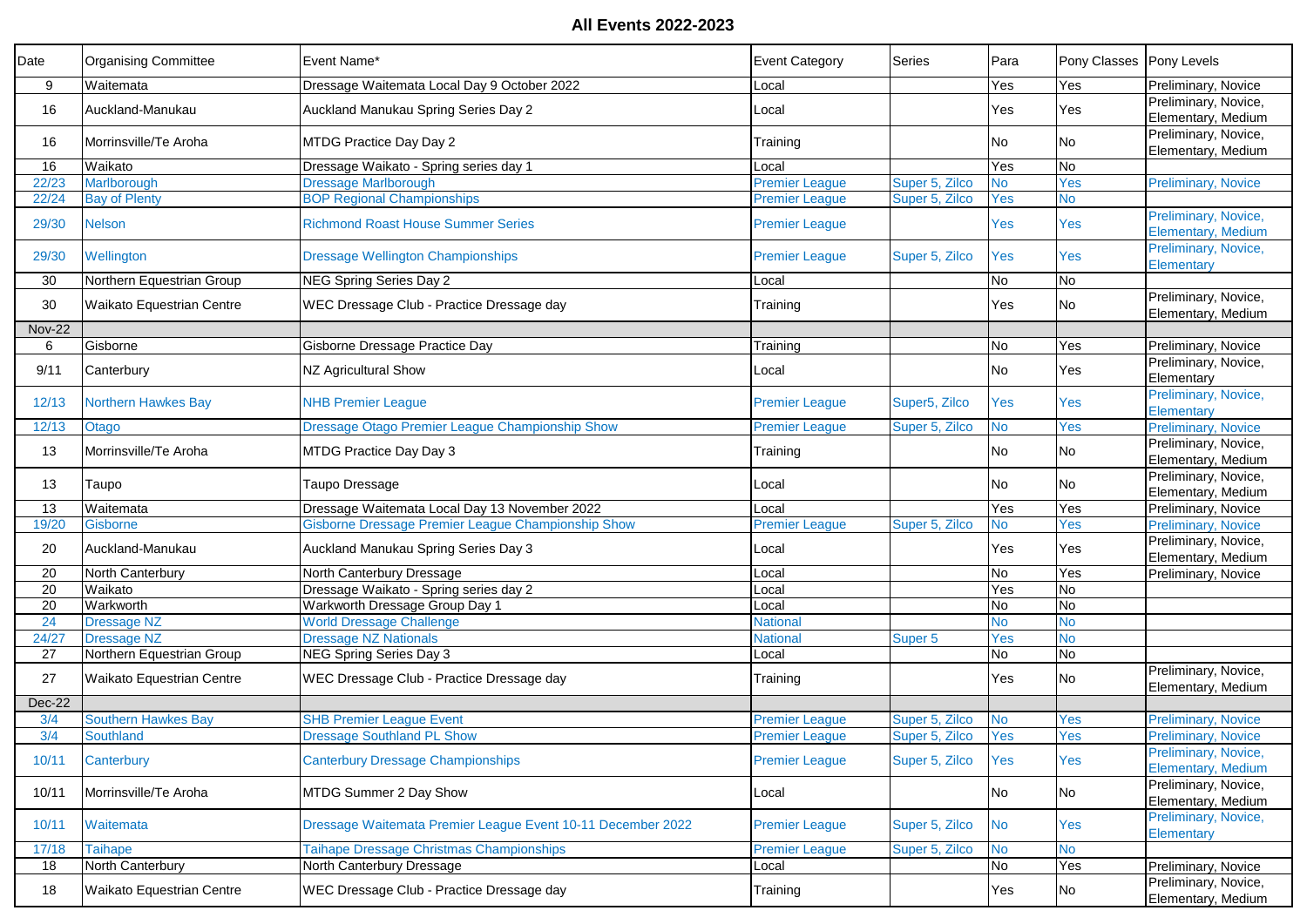| Date            | <b>Organising Committee</b> | Event Name*                                                   | <b>Event Category</b> | Series         | Para                     | Pony Classes   Pony Levels |                                                   |
|-----------------|-----------------------------|---------------------------------------------------------------|-----------------------|----------------|--------------------------|----------------------------|---------------------------------------------------|
| 18              | Warkworth                   | Warkworth Dressage Group - Day 2                              | Local                 |                | No                       | No                         |                                                   |
| $Jan-23$        |                             |                                                               |                       |                |                          |                            |                                                   |
| 14/15           | <b>Taranaki</b>             | <b>Taranaki Premier</b>                                       | <b>Premier League</b> | Super 5, Zilco | No                       | Yes                        | <b>Preliminary, Novice</b>                        |
| 14/15           | Waikato Equestrian Centre   | WEC Dressage - Summer 2-day Bonanza                           | Local                 |                | Yes                      | No                         | Preliminary, Novice,                              |
|                 |                             |                                                               |                       |                |                          |                            | Elementary, Medium                                |
| 15              | North Canterbury            | North Canterbury Dressage                                     | _ocal                 |                | <b>No</b>                | Yes                        | Preliminary, Novice                               |
| 20/22           | Auckland-Manukau            | <b>Auckland Manukau PL Champs</b>                             | <b>Premier League</b> | Super 5, Zilco | Yes                      | <b>No</b>                  | Preliminary, Novice,<br><b>Elementary, Medium</b> |
| 21/22           | Nelson                      | <b>Richmond Roast House Summer Series</b>                     | Local                 |                | Yes                      | Yes                        | Preliminary, Novice,<br>Elementary, Medium        |
| 21/22           | Wairarapa                   | Dressage Wairarapa Premier League Event                       | <b>Premier League</b> | Super5, Zilco  | Yes                      |                            |                                                   |
| $\overline{22}$ | Waitemata                   | Dressage Waitemata Local Day 22 January 2022                  | _ocal                 |                | Yes                      | Yes                        | Preliminary, Novice                               |
| 28/29           | <b>Ashburton</b>            | <b>Ashburton Premier League</b>                               | <b>Premier League</b> |                |                          |                            |                                                   |
| 29              | Northern Equestrian Group   | <b>NEG January Day</b>                                        | .ocal                 |                | No                       | <b>No</b>                  |                                                   |
| 29              | Warkworth                   | Warkworth Dressage Group - Day 3                              | Local                 |                | <b>No</b>                | δ                          |                                                   |
| 29              | Wellington                  | Dressage Wellington Summer Series                             | Local                 |                | No                       | Yes                        | Preliminary, Novice                               |
| 30              | Rotorua                     | Dressage Rotorua Anniversary Day Show                         | Local                 |                | Yes                      | <b>No</b>                  |                                                   |
| Feb-23          |                             |                                                               |                       |                |                          |                            |                                                   |
|                 |                             |                                                               |                       |                |                          |                            | Preliminary, Novice,                              |
| 4/6             | Dressage NZ                 | South Island Dressage Championships                           | <b>Premier League</b> | Super 5, Zilco | Yes                      | Yes                        | <b>Elementary, Medium</b>                         |
| 11/12           | Northland                   | Northland Premier League Championships                        | Premier League        | Super 5, Zilco | <b>No</b>                | <b>No</b>                  |                                                   |
| 11/12           | Otago                       | Dressage Otago Summer Local Event                             | _ocal                 |                | No                       | Yes                        | Preliminary, Novice                               |
| 12              | Horowhenua                  | Horowhenua Tournament                                         | Local                 |                | No                       | ΟN                         |                                                   |
| 17/19           | Waikato                     | Dressage Waikato Premier League Festival - at Taupo (not WEC) | <b>Premier League</b> | Super 5, Zilco | Yes                      | Yes                        | Preliminary, Novice,                              |
|                 |                             |                                                               |                       |                |                          |                            | <b>Elementary, Medium</b>                         |
| 19              | Gisborne                    | Gisborne Dressage Summer Tournament                           | Local                 |                | No                       | Yes                        | Preliminary, Novice                               |
| 19              | North Canterbury            | North Canterbury Dressage                                     | Local                 |                | <b>No</b>                | Yes                        | Preliminary, Novice                               |
| 19              | Waitemata                   | Dressage Waitemata Local Day 19 February 2023                 | Local                 |                | Yes                      | Yes                        | Preliminary, Novice                               |
| 26              | Northern Equestrian Group   | <b>NEG February Day</b>                                       | ∟ocal                 |                | No                       | $\overline{N}$             |                                                   |
| 26              | Taupo                       | Taupo Dressage                                                | Local                 |                | No                       | <b>No</b>                  | Preliminary, Novice,<br>Elementary, Medium        |
| 26              | Warkworth                   | Warkworth Dressage Group - Day 4                              | Local                 |                | No                       | No                         |                                                   |
| $\overline{26}$ | Wellington                  | Dressage Wellington Summer Series                             | _ocal                 |                | <b>No</b>                | Yes                        | Preliminary, Novice                               |
| Mar-23          |                             |                                                               |                       |                |                          |                            |                                                   |
| 4               | Waikato Equestrian Centre   | WEC Dressage - autumn Dressage                                | ∟ocal                 |                | Yes                      | No                         | Preliminary, Novice,<br>Elementary, Medium        |
| 5               | Canterbury                  | Canterbury Dressage Autumn Series Day 1                       | Local                 |                | Yes                      | Yes                        | Preliminary, Novice,<br>Elementary, Medium        |
| 18/19           | Otago                       | Dressage Otago Autumn Local Event                             | ∟ocal                 |                | No                       | Yes                        | Preliminary, Novice                               |
| 19              | Gisborne                    | Gisborne Dressage Autumn Tournament                           | Local                 |                | No                       | Yes                        | Preliminary, Novice                               |
| 19              | North Canterbury            | North Canterbury Dressage                                     | Local                 |                | No                       | Yes                        | Preliminary, Novice                               |
| 19              | Waitemata                   | Dressage Waitemata Local Day 19 March 2023                    | Local                 |                | Yes                      | Yes                        | Preliminary, Novice                               |
| 26              | Northern Equestrian Group   | NEG Autumn Series Day 1                                       | Local                 |                | $\overline{\mathsf{No}}$ | No                         |                                                   |
| 26              | Warkworth                   | Warkworth Dressage Group - Day 5                              | Local                 |                | No                       | No                         |                                                   |
| Apr-23          |                             |                                                               |                       |                |                          |                            |                                                   |
|                 |                             |                                                               |                       |                |                          |                            | Preliminary, Novice,                              |
| 1/2             | Canterbury                  | Canterbury Dressage Festival of Future Stars                  | Local                 |                | Yes                      | Yes                        | Elementary, Medium                                |
| 1/2             | Morrinsville/Te Aroha       | MTDG 2 Day Autumn Show                                        | Training              |                | No                       | No                         | Preliminary                                       |
| $\overline{2}$  | Northern Hawkes Bay         | Dressage Hawkes Bay(NHB) Autumn Series Day 1                  | Local                 |                | No                       | Yes                        | Preliminary, Novice,<br>Elementary                |